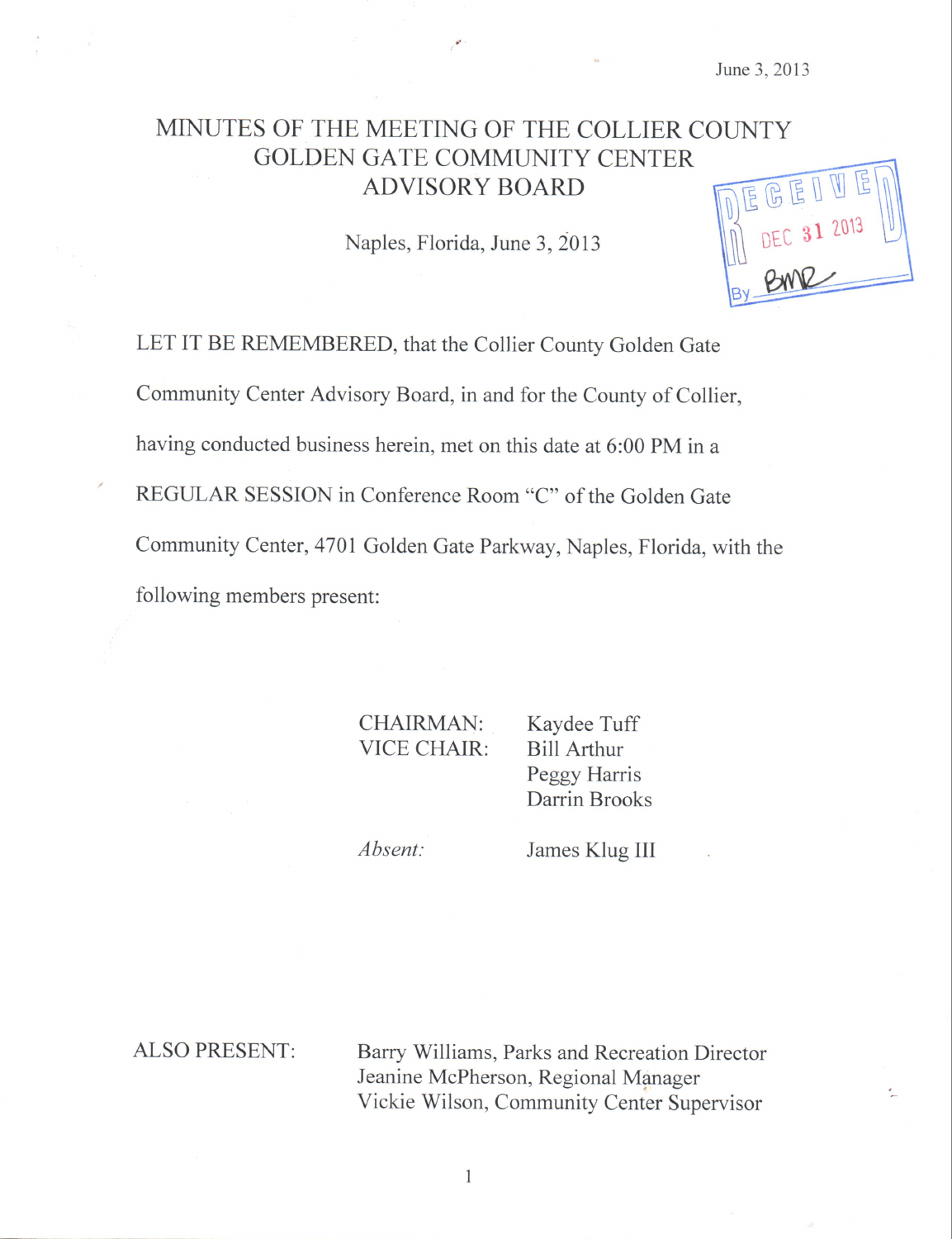### I. Call to Order

The meeting was called to order at 6:03 PM by Chair Kaydee Tuff.

#### II. Attendance — Establish <sup>a</sup> Quorum

Roll call was taken and a quorum was established.

#### III. Approval of Agenda

Bill Arthur moved to approve the June 3, 2013 Agenda as submitted. Second by Darrin Brooks. Motion carried unanimously, 4-0.

### IV. Approval of May 6, 2013 Minutes

BillArthur moved to approve the May 6, 2013 Minutes as submitted. Second by Peggy Harris. Motion carried unanimously, 3-0.

Note: Darrin Brooks could not vote; he was not in attendance for the May 6, 03 meeting.

## V. Public Comments None)

### VI. Budget Report

Staff distributed the following reports: ( See attached) Account Major Fund Line Item Detail Pro forma FY2014 (dated 6/3/2013) Parks and Recreation - 5 Year Plan (FY2013 — 2018) Monthly Year to Date Fund 130 report with Monthly Breakdowns on Revenue and Expenses for 2012-13 (dated June 3,2013)

**Jeanine McPherson** reported the Budget Report – Account Major Fund Line Item Detail Pro forma FY 2014 is actually what was provided in April, 2013. Kaydee Tuff noted "the reason why we had Jeanine double check it was because last year there was some concern that the budget we presented that appeared to be accepted by the Board did not appear to be our final budget."

Jeanine McPherson stated the Capital Budget FY2014 includes Shade Structure.

Barry Williams noted Page 4 of the Monthly Year to Date Fund 130 report includes - The budgeted ad valorem tax revenue of \$281, 000 represents a millage levy of 0.1909 mills based on the June 1<sup>st</sup> preliminary tax value of  $$1,471,709,910$ . This levy is slightly lower than last year's levy of  $.1990$  but because of <sup>a</sup> 3. 79% increase in taxable value this lower millage rate will generate the same dollars.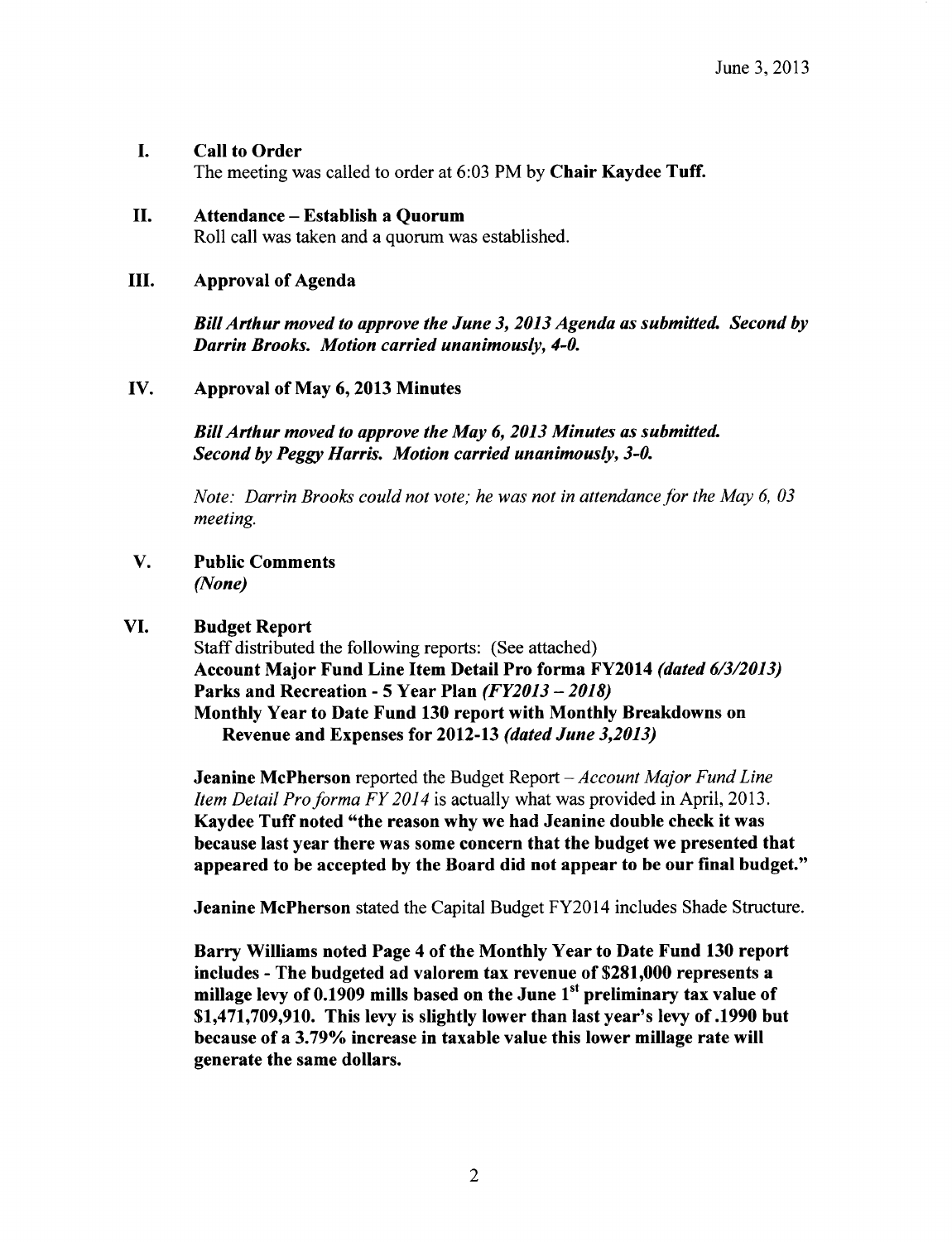Discussion was made regarding installing a playground shade structure at the Community Center. It was noted the quote was only good for <sup>90</sup> days; Staff will put back out to bid and provide quotes at the August meeting.

#### Darrin Brooks asked what happened to the \$40,000.

Barry Williams explained there were staff changes and he didn't know how it happened and assured the Board it has never happened before and funds were only moved on paper.

Darrin Brooks moved to approve Staff recommendations FY2014 Budget. Second by Bill Arthur with the addition of "if any changes are made to the Budget, the item be brought back to GGCCAB for their approval."

Darrin Brooks moved to amend his motion to include "if any changes are made to the Budget, the item be brought back to GGCCAB for their approval."

Second by Bill Arthur. Motion carried unanimously, 4 -0.

#### VII. Old Business

# A. Recreation Highlights

Vickie Wilson reported the Center received a check from the 5k walk with the Sheriff's Department for approximately \$3,000.

Kaydee Tuff noted the amount of the check was 3 times more than last year.

Summer Camp registration has currently 83 -90 kids. Center expects 160.

- Vickie Wilson will be overseeing Summer Camp at the Library  $\bullet$
- Julie will oversee North Collier  $\bullet$
- 

Darrin Brooks moved to cancel the July meeting. Second by Bill Arthur. Motion carried unanimously; 4-0.

Kaydee Tuff has a conflict in her schedule and will not attend the August  $26^{th}$ meeting.

BillArthur moved to hold the August meeting on August 26, 2013 at 5:30 pm. Second by Darrin Brooks. Motion carried unanimously; 4-0.

#### VIII. New Business

Staff reported:

- $\blacksquare$ GGCC is in the running to host the BMX State Qualifier in 2014.
- The Renaissance event did not happen because they were not returning telephone calls which seemed weird. County Attorney Office is currently handling.